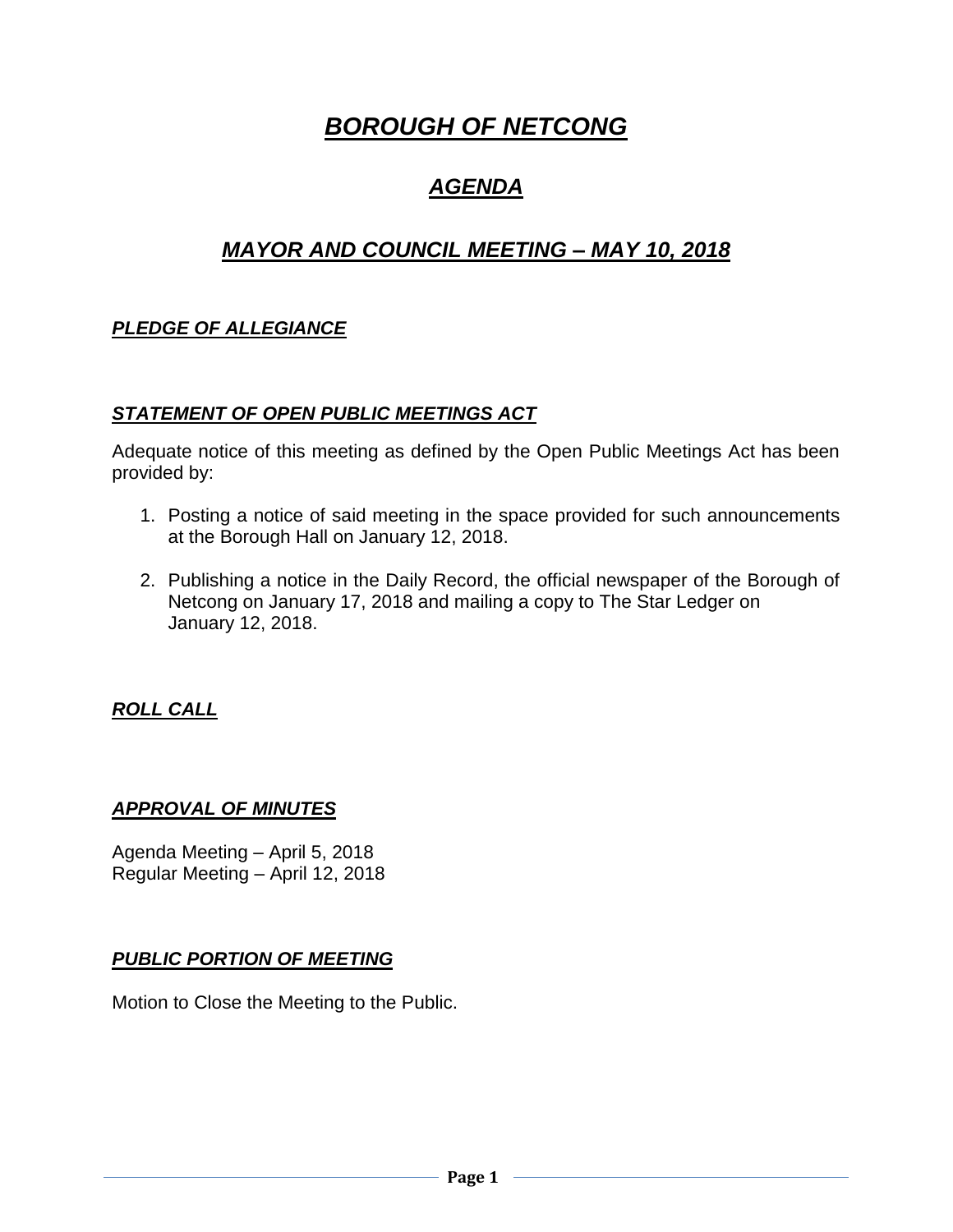## *PUBLIC HEARING AND ADOPTION OF THE 2018 MUNICIPAL BUDGET*

### **ORDINANCE ADOPTION**

**Ordinance 2018-5 -** Ordinance to Exceed the Municipal Budget Appropriation Limits and to Establish a Cap Bank

Motion to Read Ordinance 2018-5 by Title Only on Second Reading and a Hearing Held **Thereon** 

Motion to Close Public Hearing.

Motion to Adopt Ordinance 2018-5

### *PUBLIC HEARING ON THE 2018 BUDGET*

Motion to Close the Public Hearing

**Resolution 2018- 51** - To Read the 2018 Budget by Title Only.

**Resolution 2018–52**- To Adopt the 2018 Budget.

#### *PUBLIC HEARING ON THE SID BUDGET*

Motion to close the public hearing.

**Resolution #2018- 50**- Authorizing the Adoption of the 2018 Budget of the Netcong Community Partnership Special Improvement District.

#### **PUBLIC HEARING FOR CABLEVISION OF MORRIS FOR RENEWAL OF MUNICIPAL CONSENT TO OPERATE A CABLE TELEVISION SYSTEM IN THE BOROUGH OF NETCONG**

Motion to close the public hearing.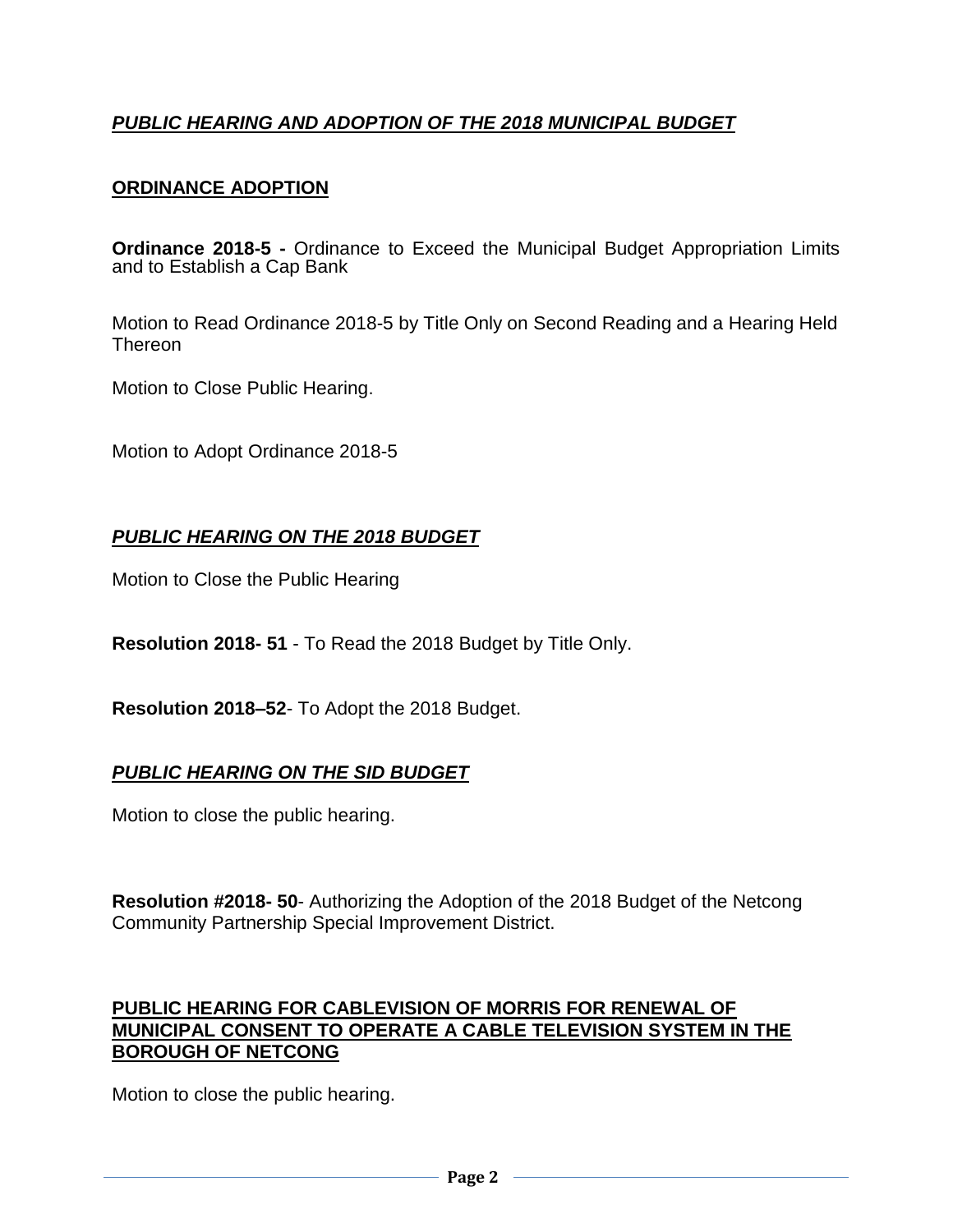#### *ORDINANCE ADOPTIONS*

**1. Ordinance 2018-6 -** To Amend Chapter 54 "Police Department" of the Revised General Ordinances of the Borough of Netcong Related to Requisites for Appointment and Promotion in the Department.

Motion to Read Ordinance 2018-6 by Title Only on Second Reading and a Hearing Held **Thereon** 

Motion to Close Public Hearing.

Motion to Adopt Ordinance 2018-6

**2. Bond Ordinance 2018-7 -** BOND ORDINANCE TO AUTHORIZE THE MAKING OF VARIOUS PUBLIC IMPROVEMENTS AND THE ACQUISITION OF NEW COMMUNICATION AND SIGNAL SYSTEMS EQUIPMENT AND A NEW AUTOMOTIVE VEHICLE, INCLUDING ORIGINAL APPARATUS AND EQUIPMENT, IN, BY AND FOR THE BOROUGH OF NETCONG, IN THE COUNTY OF MORRIS, STATE OF NEW JERSEY, TO APPROPRIATE THE SUM OF \$355,000 TO PAY THE COST THEREOF, TO MAKE A DOWN PAYMENT, TO AUTHORIZE THE ISSUANCE OF BONDS TO FINANCE SUCH APPROPRIATION AND TO PROVIDE FOR THE ISSUANCE OF BOND ANTICIPATION NOTES IN ANTICIPATION OF THE ISSUANCE OF SUCH BONDS.

Motion to Read Bond Ordinance 2018-7 by Title Only on Second Reading and a Hearing Held Thereon

Motion to Close Public Hearing.

Motion to Adopt Bond Ordinance 2018-7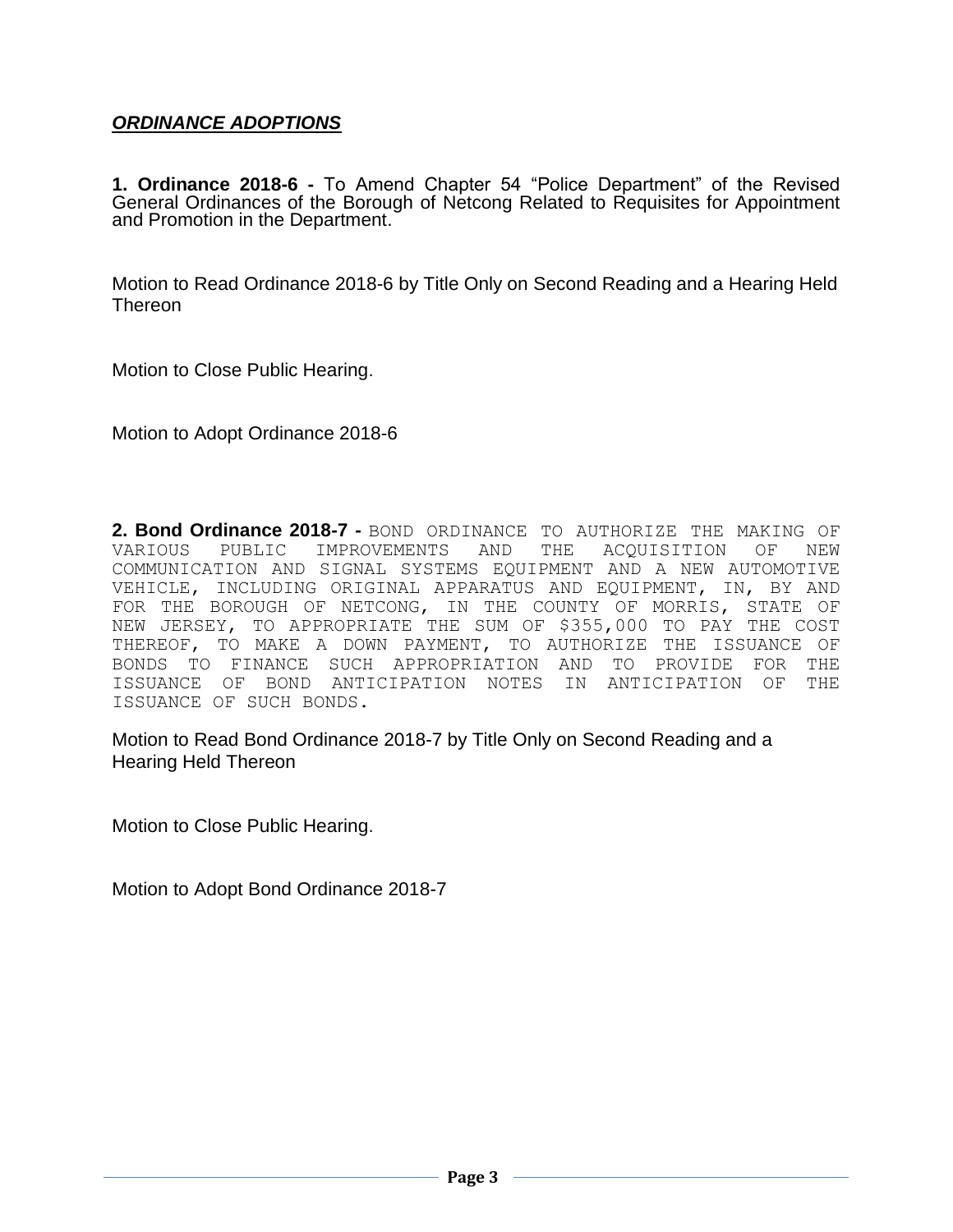**3. Bond Ordinance 2018-8 -** BOND ORDINANCE TO AUTHORIZE THE MAKING OF VARIOUS PUBLIC IMPROVEMENTS IN, BY AND FOR THE BOROUGH OF NETCONG, IN THE COUNTY OF MORRIS, STATE OF NEW JERSEY, TO APPROPRIATE THE SUM OF \$550,000 TO PAY THE COST THEREOF, TO APPROPRIATE STATE GRANTS, TO AUTHORIZE THE ISSUANCE OF BONDS TO FINANCE SUCH APPROPRIATION AND TO PROVIDE FOR THE ISSUANCE OF BOND ANTICIPATION NOTES IN ANTICIPATION OF THE ISSUANCE OF SUCH BONDS.

Motion to Read Bond Ordinance 2018-8 by Title Only on Second Reading and a Hearing Held Thereon

Motion to Close Public Hearing.

Motion to Adopt Bond Ordinance 2018-8

**4. Capital Ordinance 2018-9 -** CAPITAL ORDINANCE OF THE BOROUGH OF NETCONG, IN THE COUNTY OF MORRIS, NEW JERSEY AUTHORIZING THE ACQUISITION OF A BACKHOE IN, BY AND FOR THE SEWER UTILITY OF THE BOROUGH, APPROPRIATING THEREFOR THE SUM OF \$100,000 AND PROVIDING THAT SUCH SUM SO APPROPRIATED SHALL BE RAISED FROM THE SEWER UTILITY CAPITAL IMPROVEMENT FUND.

Motion to Read Capital Ordinance 2018-9 by Title Only on Second Reading and a Hearing Held Thereon

Motion to Close Public Hearing.

Motion to Adopt Capital Ordinance 2018-9

**5. Capital Ordinance 2018-10 -** CAPITAL ORDINANCE OF THE BOROUGH OF NETCONG, IN THE COUNTY OF MORRIS, NEW JERSEY AUTHORIZING THE REFURBISHMENT OF WELL NO. 5 IN, BY AND FOR THE WATER UTILITY OF THE BOROUGH, APPROPRIATING THEREFOR THE SUM OF \$40,000 AND PROVIDING THAT SUCH SUM SO APPROPRIATED SHALL BE RAISED FROM THE WATER UTILITY CAPITAL IMPROVEMENT FUND.

Motion to Read Capital Ordinance 2018-10 by Title Only on Second Reading and a Hearing Held Thereon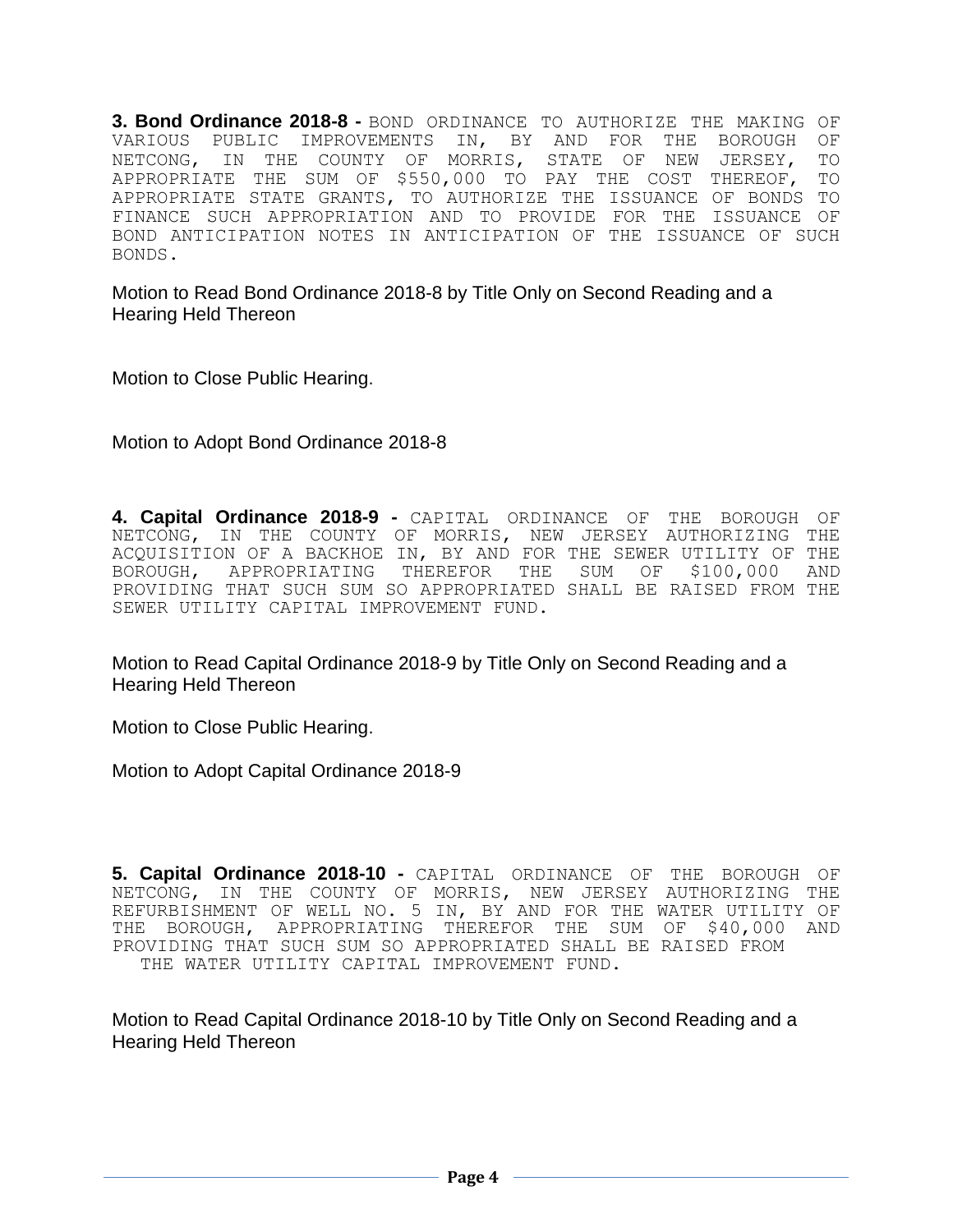Motion to Close Public Hearing.

Motion to Adopt Capital Ordinance 2018-10

#### *CORRESPONDENCE*

*1.* Netcong Police Department – Netcong Fire Department Food Truck Event

## *BOROUGH ADMINISTRATOR REPORT*

## *COMMITTEE REPORTS*

| Finance & Insurance:                                                                     | E. Still     | J. Sylvester |
|------------------------------------------------------------------------------------------|--------------|--------------|
| Economic Development: R. Hathaway E. Still                                               |              |              |
| <b>Public Safety:</b><br>(Police, Fire, Rescue)                                          | J. Sylvester | E. Koster    |
| Dept. of Public<br><b>Works &amp; Utilities:</b>                                         | E. Koster    | R. Hathaway  |
| Recreation:                                                                              | J. Albensi   | T. Laureys   |
| <b>Public Services:</b><br>(Human Services<br>Recycling & Solid<br><b>Waste Disposal</b> | T. Laureys   | J. Albensi   |

## *OLD BUSINESS*

None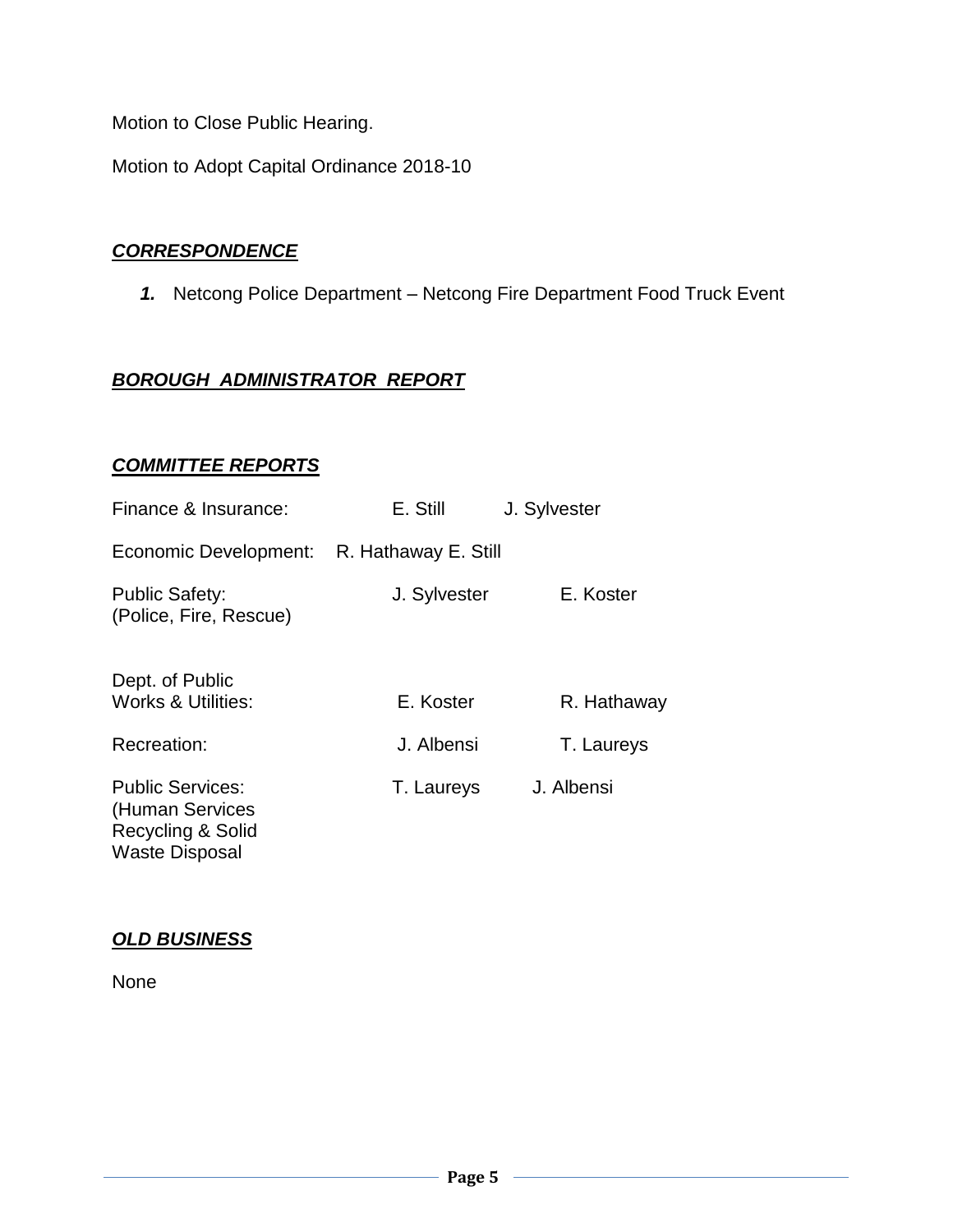### *NEW BUSINESS*

- 1. Appointment of Austin R. Popelka as a Junior Firefighter for Company No. 2
- 2. Appointment of Bryan Falato as Fire Fighter for Company No.2
- 3. Appointment of Paul Riboldi as Fire Fighter for Company No.2

### *PRIVILEGE OF THE FLOOR TO THE COUNCIL*

#### *MAYOR'S COMMENTS*

#### *RESOLUTIONS*

**1. Resolution 2018- 53-** Authorizing the Tax Collector to Prepare and Mail Estimated Tax Bills

**2. Resolution 2018- 54-** 2018 Salary Resolution

**3. Resolution 2018- 55-** To Redeem Tax Sale Certificate 17-00008 – Rewoldt – 18 Cross Street

- **4. Resolution 2018- 56-** To Appoint Anthony Colabella Temporary Part Time Laborer for Department of Public Works
- **5. Resolution 2018- 57-** Authorizing the Award of a Contract to Tomco Construction, Inc for the Reservoir Demolition Project in the Borough of Netcong